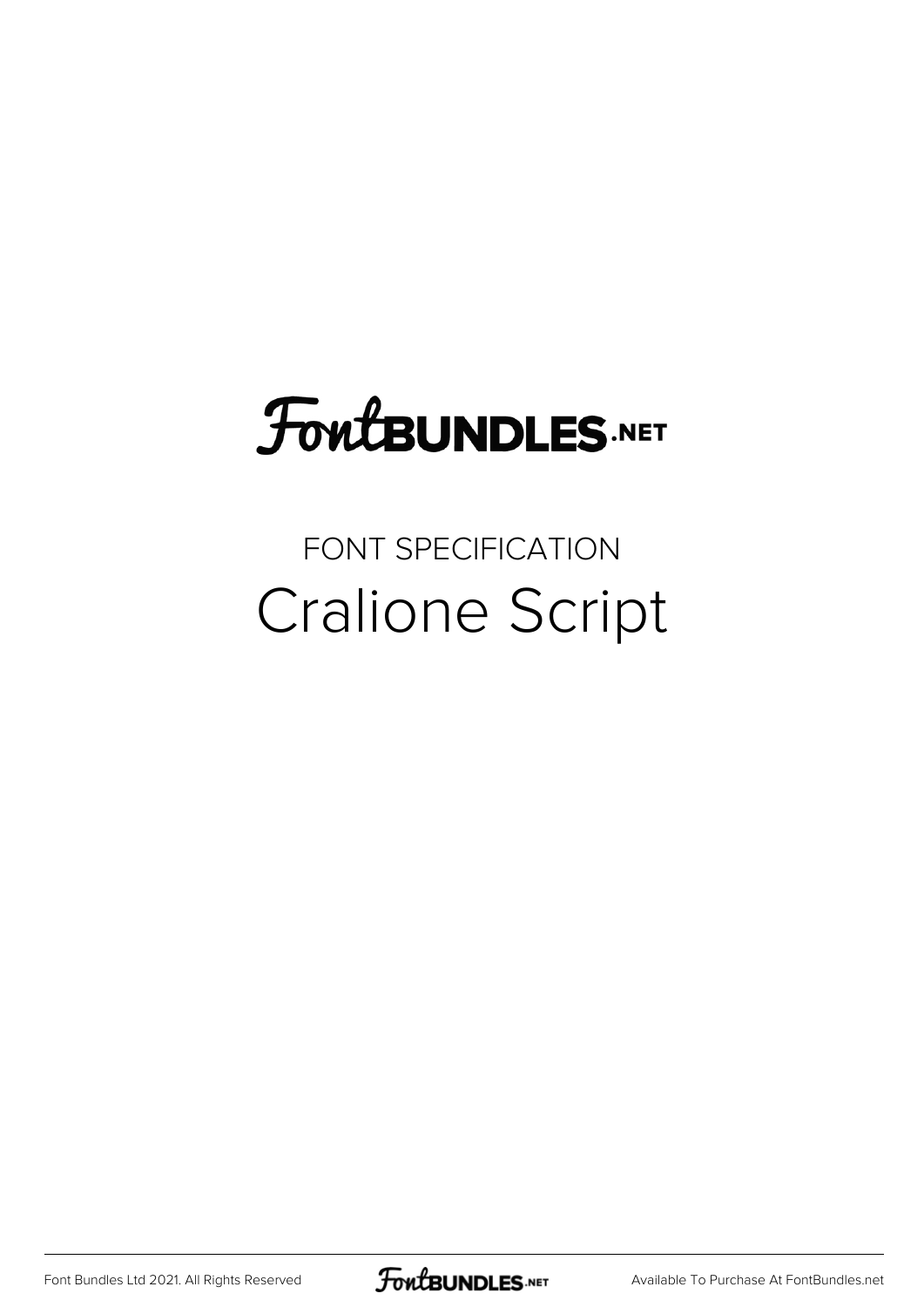## Cralione - Medium

**Uppercase Characters** 



Lowercase Characters

a b c d e t g h i j k l n n o p q r s t n v n r

Numbers

0123456789

**Punctuation and Symbols**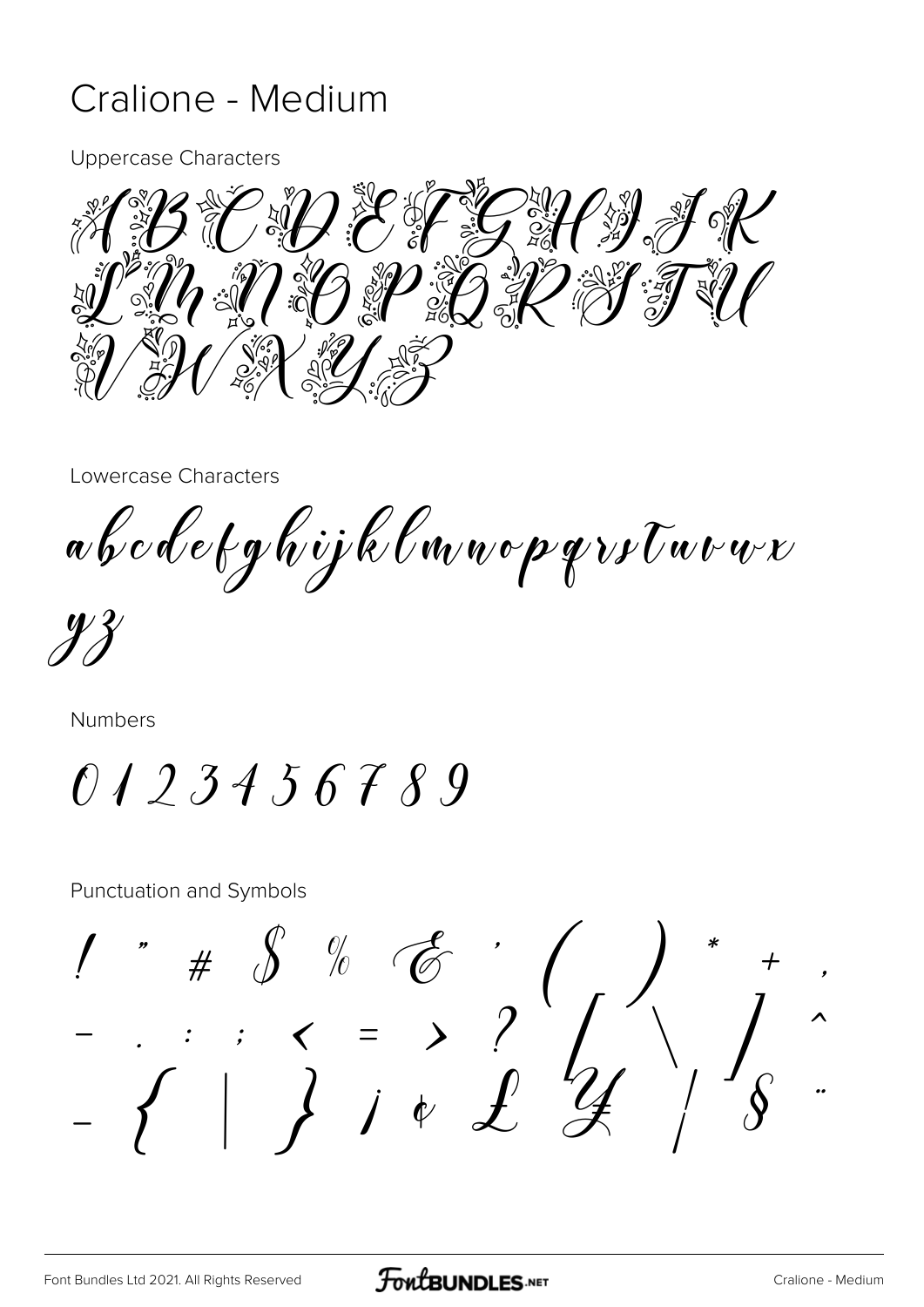

All Other Glyphs

H H H H H H H H E





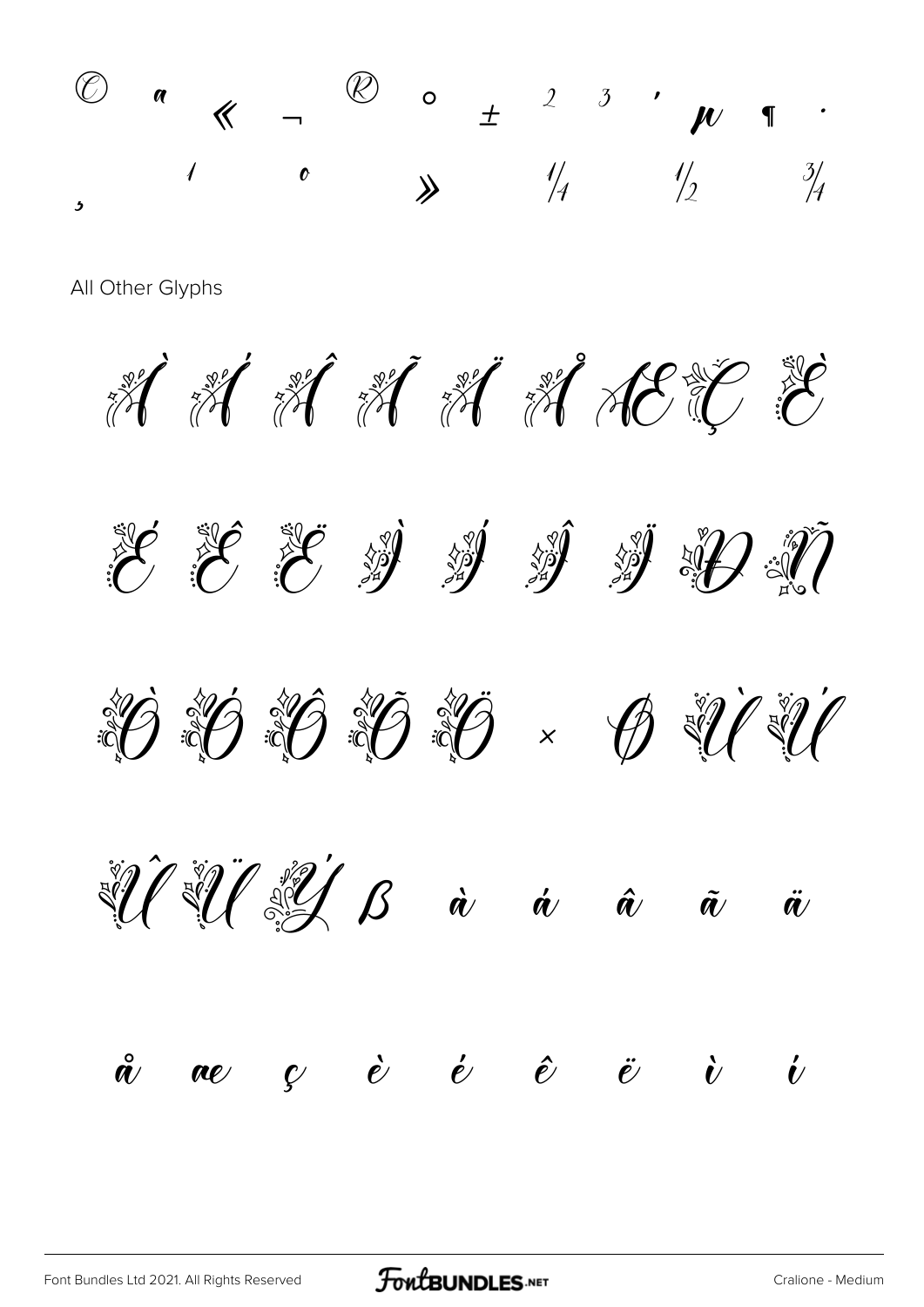$\hat{v}$   $\ddot{v}$   $\tilde{w}$   $\dot{\phi}$   $\acute{\phi}$   $\hat{\phi}$   $\tilde{\phi}$   $\ddot{\phi}$   $\div$  $\begin{array}{ccccccccc} & \dot{\alpha} & \dot{\alpha} & \dot{\alpha} & \dot{\alpha} & \dot{\gamma} & \ddot{y} & \dot{\alpha} & \dot{\mathcal{L}} \end{array}$  $\ell$  OC or  $\mathbb{F}$  if  $\ell$  if  $\mathbb{F}$  if  $\mathbb{F}$  $\lambda$   $\vee$   $\cup$  $\circ$  $\%$  < > /  $\mathcal{E}$  m -  $\%$  A  $\mathcal{B}\,\,\mathcal{C}\,\,\mathcal{D}\,\,\mathcal{E}\,\,\mathcal{F}\,\,\mathcal{G}\,\,\mathcal{H}\,\,\mathit{J}\ \, \mathit{J}$ 

FontBUNDLES.NET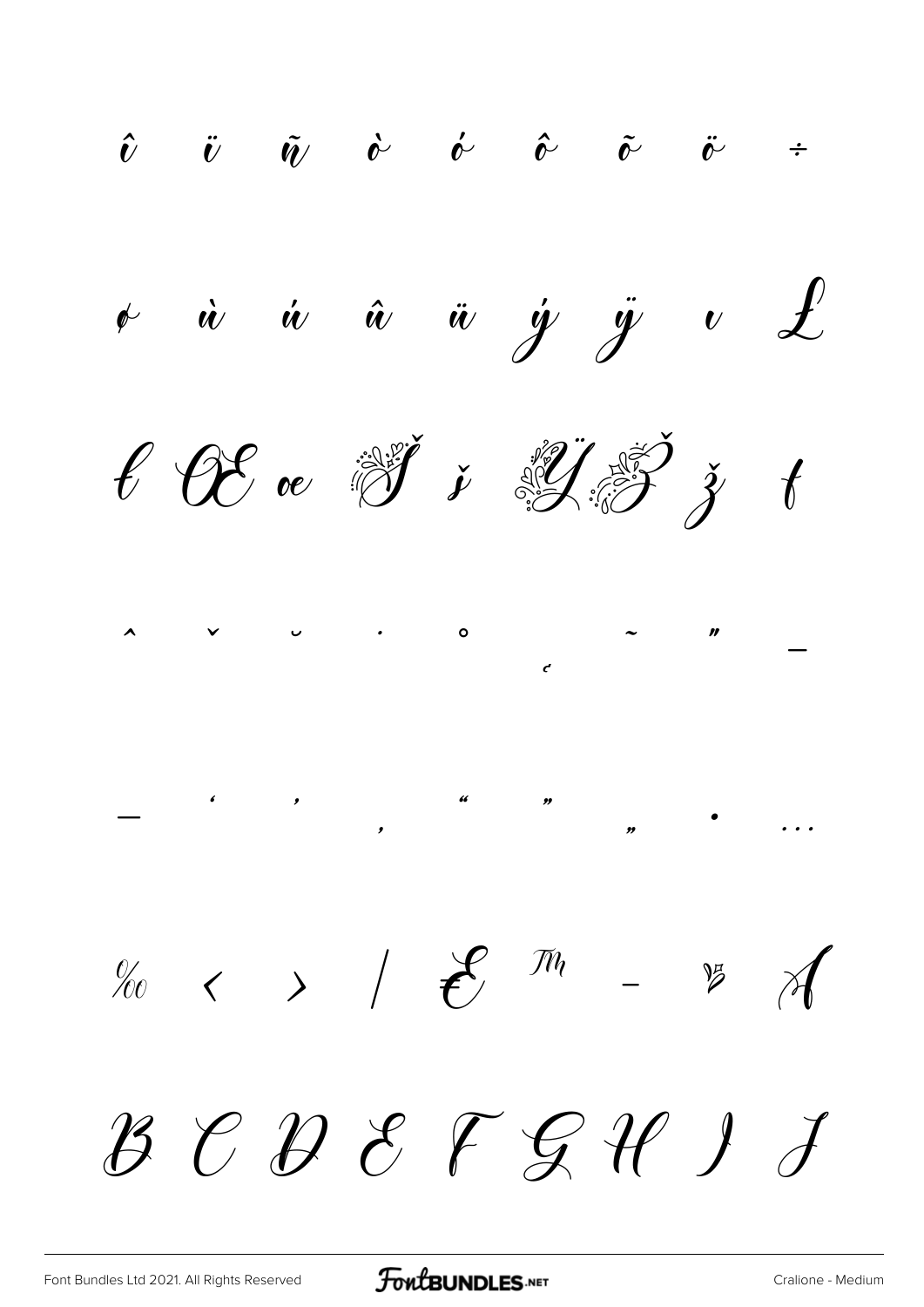$\chi$   $\ell$   $\eta$   $\eta$   $\theta$   $\ell$   $\theta$   $\ell$   $\phi$  $JUVVXZZV$  $\begin{array}{cccccccccc} c&d&e&f&g&f&i&j&k \end{array}$  $\ell$   $\omega$   $\sim$   $\ell$   $\ell$   $\ell$   $\ell$  $w$   $v$   $w$   $v$   $y$   $3$   $\overset{\rightsquigarrow}{v}$   $\overset{\rightsquigarrow}{v}$ Silver Silver Silver Silver Silver  $\overrightarrow{w}=\overrightarrow{v}=\overrightarrow{v}=\overrightarrow{v}=\overrightarrow{v}=\overrightarrow{v}=\overrightarrow{v}=\overrightarrow{v}=\overrightarrow{v}=\overrightarrow{w}=\overrightarrow{w}=\overrightarrow{w}=\overrightarrow{w}=\overrightarrow{w}=\overrightarrow{w}=\overrightarrow{w}=\overrightarrow{w}=\overrightarrow{w}=\overrightarrow{w}=\overrightarrow{w}=\overrightarrow{w}=\overrightarrow{w}=\overrightarrow{w}=\overrightarrow{w}=\overrightarrow{w}=\overrightarrow{w}=\overrightarrow{w}=\overrightarrow{w}=\overrightarrow{w}=\overrightarrow{w}=\overrightarrow{w}=\overrightarrow{w}=\overrightarrow{w}=\overrightarrow{w}=\overrightarrow{w}=\overrightarrow{w}=\overrightarrow{$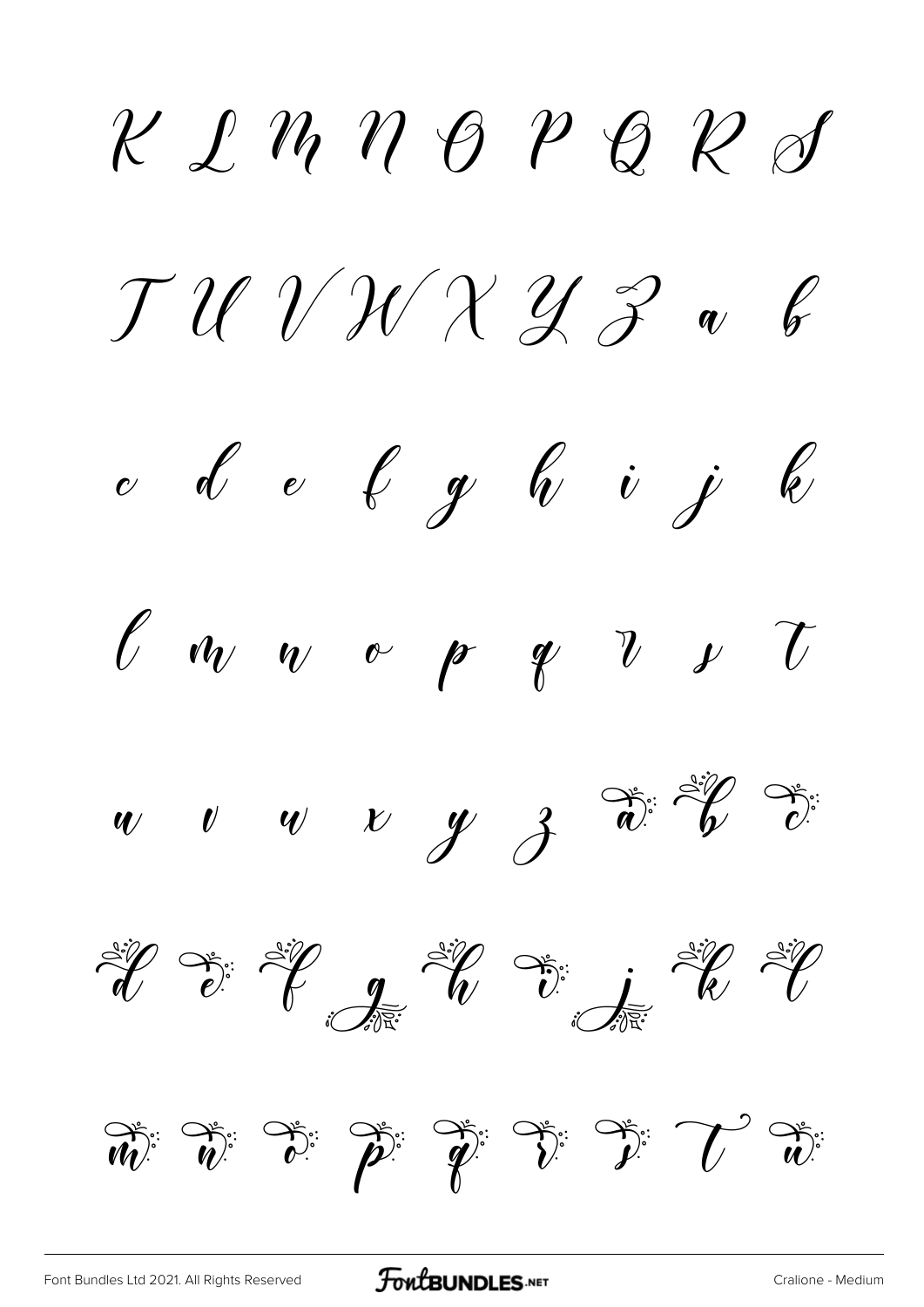$\sum_{i=1}^{n} \sum_{j=1}^{n} \sum_{j=1}^{n} \sum_{j=1}^{n} \sum_{j=1}^{n} \sum_{j=1}^{n} \sum_{j=1}^{n} \sum_{j=1}^{n} \sum_{j=1}^{n} \sum_{j=1}^{n} \sum_{j=1}^{n} \sum_{j=1}^{n} \sum_{j=1}^{n} \sum_{j=1}^{n} \sum_{j=1}^{n} \sum_{j=1}^{n} \sum_{j=1}^{n} \sum_{j=1}^{n} \sum_{j=1}^{n} \sum_{j=1}^{n} \sum_{j=1}^{n} \sum_{j=1}^{n}$ 













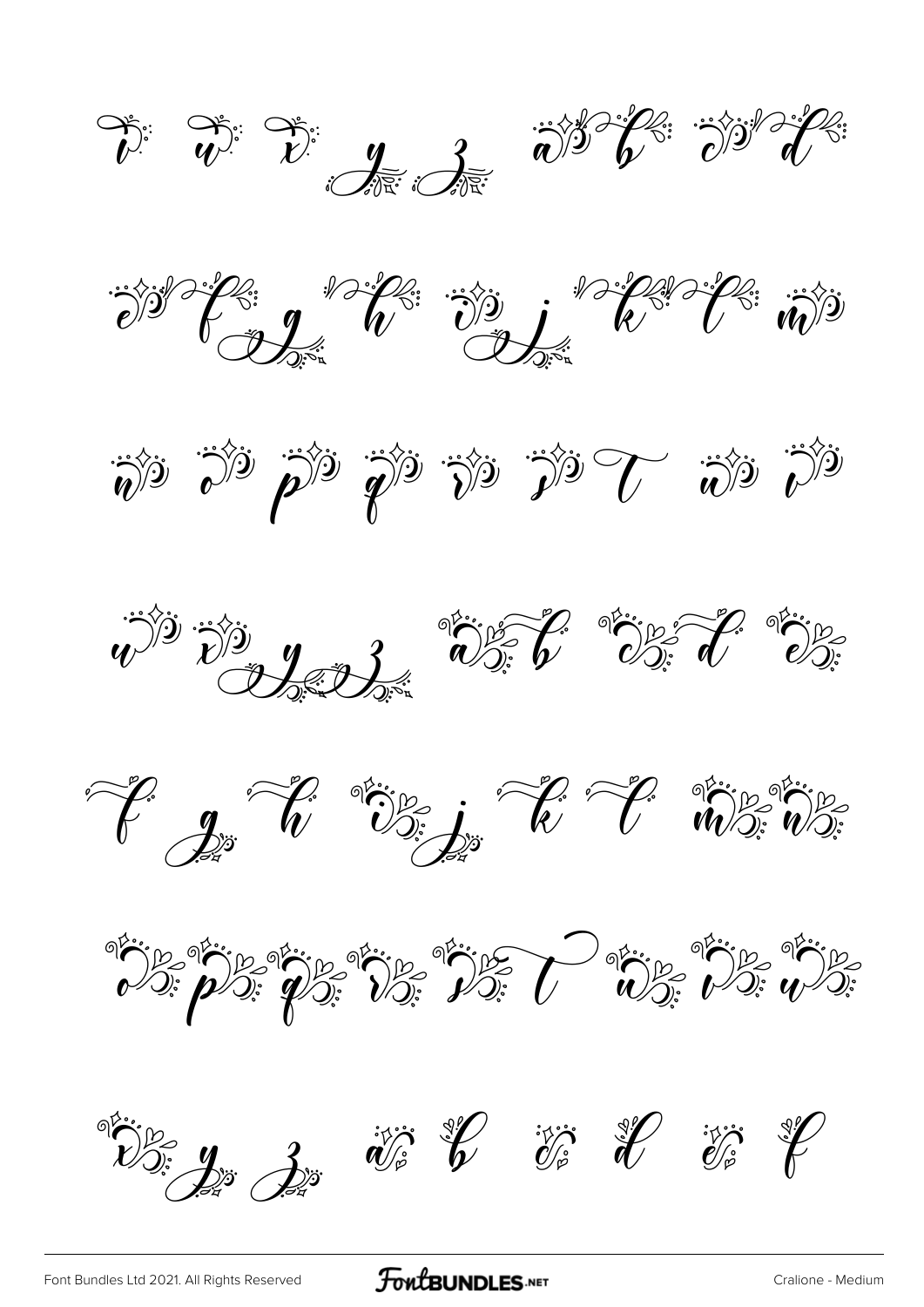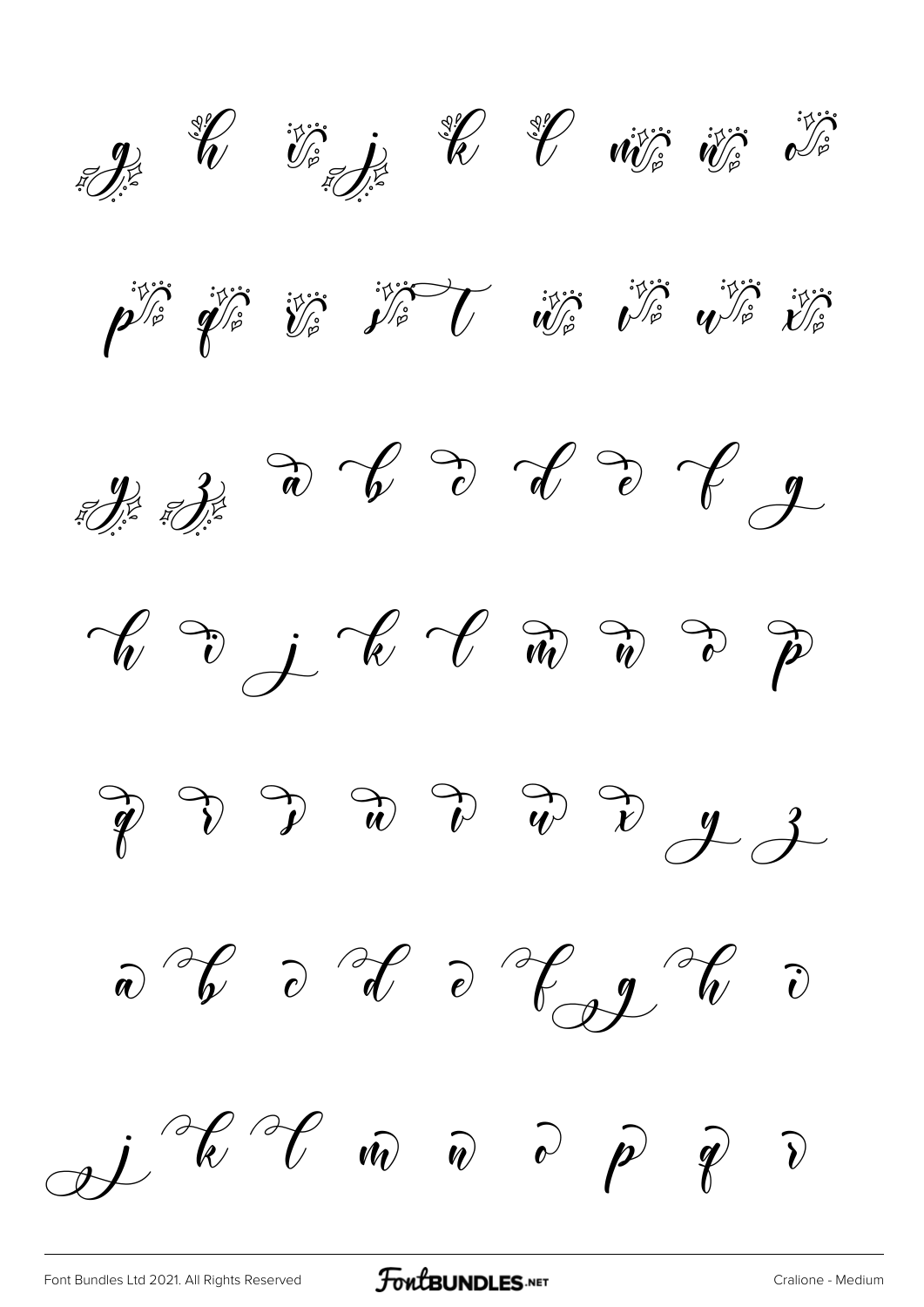$\begin{array}{ccc} \mathcal{P} & \hat{w} & \hat{w} & \hat{w} & \hat{w} & \hat{w} & \hat{w} \end{array}$  $\partial$   $\partial$   $\partial$   $\partial$   $g$   $\partial$   $\partial$   $\partial$  $\begin{array}{ccc} \mathscr{C} & \widehat{w} & \widehat{w} & \widehat{w} & \widehat{p} & \widehat{p} & \widehat{y} & \widehat{w} \end{array}$  $\begin{array}{ccccccccc} & & & & \ & \mathbf{v} & & \mathbf{v} & & \mathbf{y} & \mathbf{z} & \mathbf{w} & \mathbf{v} & \mathbf{v} & \mathbf{v} & \mathbf{v} & \mathbf{v} & \mathbf{v} & \mathbf{v} & \mathbf{v} & \mathbf{v} & \mathbf{v} & \mathbf{v} & \mathbf{v} & \mathbf{v} & \mathbf{v} & \mathbf{v} & \mathbf{v} & \mathbf{v} & \mathbf{v} & \mathbf{v} & \mathbf{v} & \mathbf{v} & \mathbf{v} & \mathbf{v} & \mathbf{v} &$  $\begin{array}{ccccc} & & \text{if} & \text{if} & \text{if} & \text{if} & \text{if} & \text{if} & \text{if} & \text{if} & \text{if} & \text{if} & \text{if} & \text{if} & \text{if} & \text{if} & \text{if} & \text{if} & \text{if} & \text{if} & \text{if} & \text{if} & \text{if} & \text{if} & \text{if} & \text{if} & \text{if} & \text{if} & \text{if} & \text{if} & \text{if} & \text{if} & \text{if} & \text{if} & \text{if} & \text{if} & \text{if} &$  $w^{2}$  or  $p^{2}$  of  $v^{2}$  or  $v^{2}$  or  $v^{2}$  $x^{\prime}$   $y$   $z$   $z$   $z$   $z$   $z$